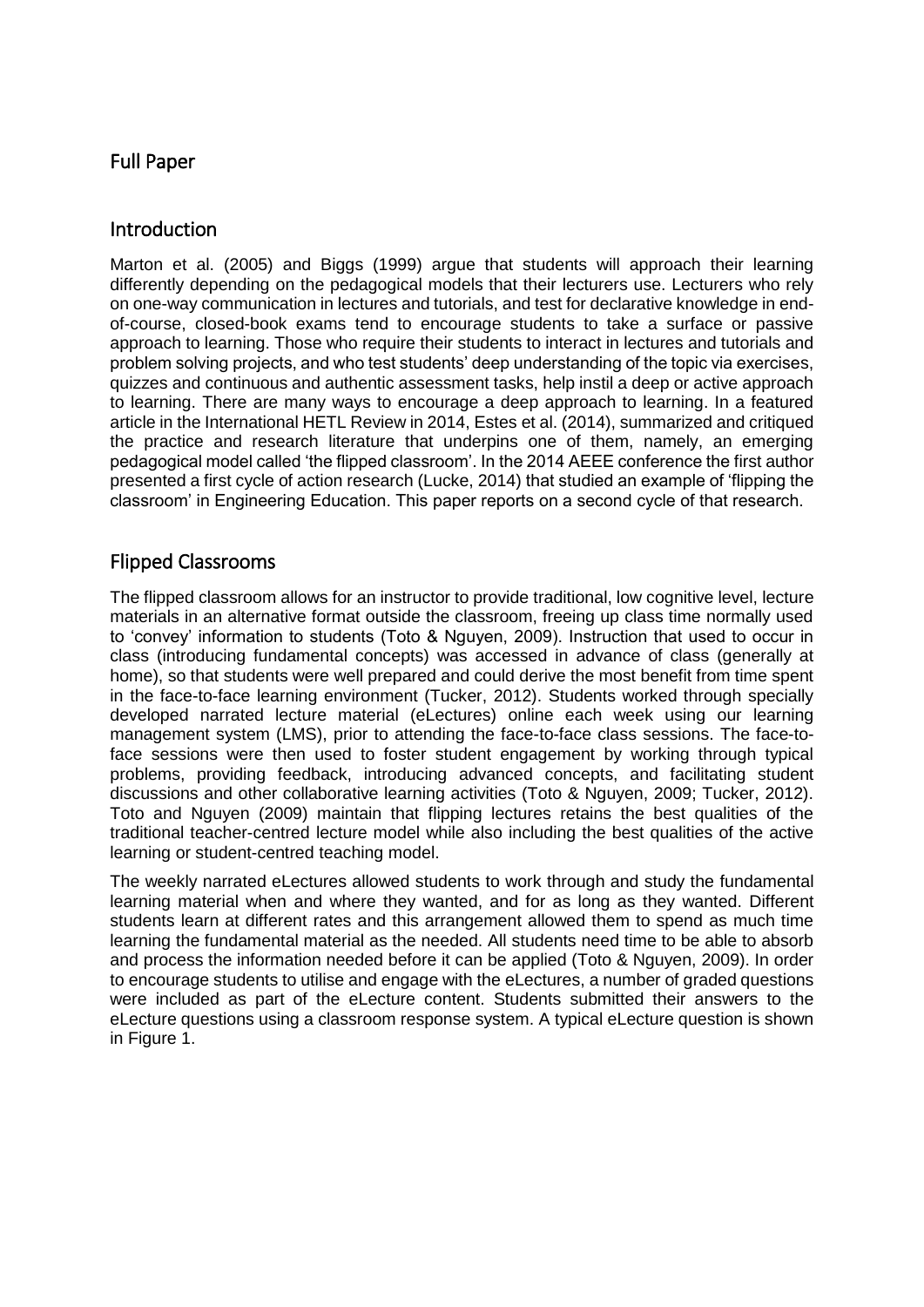

Figure 1: Typical Weekly eLecture Question

## Classroom Response Systems

Active learning principles recognise that when students are actively engaged with their learning, they are much more likely to understand the concepts. The more involved and engaged the student is, the greater his or her level of knowledge acquisition and general cognitive development (Smith et al., 2005) and engagement in higher-order thinking tasks such as analysis, synthesis, and evaluation (Bonwell and Eison, 1991). Biggs (2003) maintains that the way to narrow the gap in understanding between students is to involve them in activities that are engaging and require them to use higher-level cognitive processes. Student engagement is critical for student achievement, retention and success (Dunn et al., 2012) and including effective active learning strategies is fundamental to providing a successful engineering education (Toto & Nguyen, 2009)

Classroom Response Systems (CRS) have been shown to make classrooms more engaging for students, improve student participation and interaction, improve cognition and retention, and can even improve grades (Bakrania, 2012; Bartsch & Murphy, 2011; Dunn et al., 2012). The use of CRS allows instructors to provide immediate feedback, particularly in large classes (Dunn et al., 2013). Using a CRS to engage students has advantages over many other methods, such as raising hands, because the interaction is anonymous (Beekes, 2006; Guthrie & Carlin, 2004) and so students do not fear being wrong in front of their peers or the instructor (Wood, 2004). Importantly, this means that the use of a CRS allows instructors to engage students who otherwise remain disengaged, such as students with 'lower class standing' (Trees & Jackson, 2007) or students self-identified as reluctant participators (Graham et al., 2007). Using CRS also allows students to evaluate their own performance.

While CRS has been used for well over a decade and been shown to successfully improve student engagement and participation, cramming CRS into already content-heavy class time does not embrace the potential for CRS to improve student engagement and student learning (Dunn et al, 2012). The effectiveness of CRS depends strongly on the quality and variety of the questions and the use of CRS should be planned as an integral component of the course (Beatty et al. 2006) which enhances and reinforces the learning outcomes. This study examined the effectiveness of using the flipped classroom approach in conjunction with a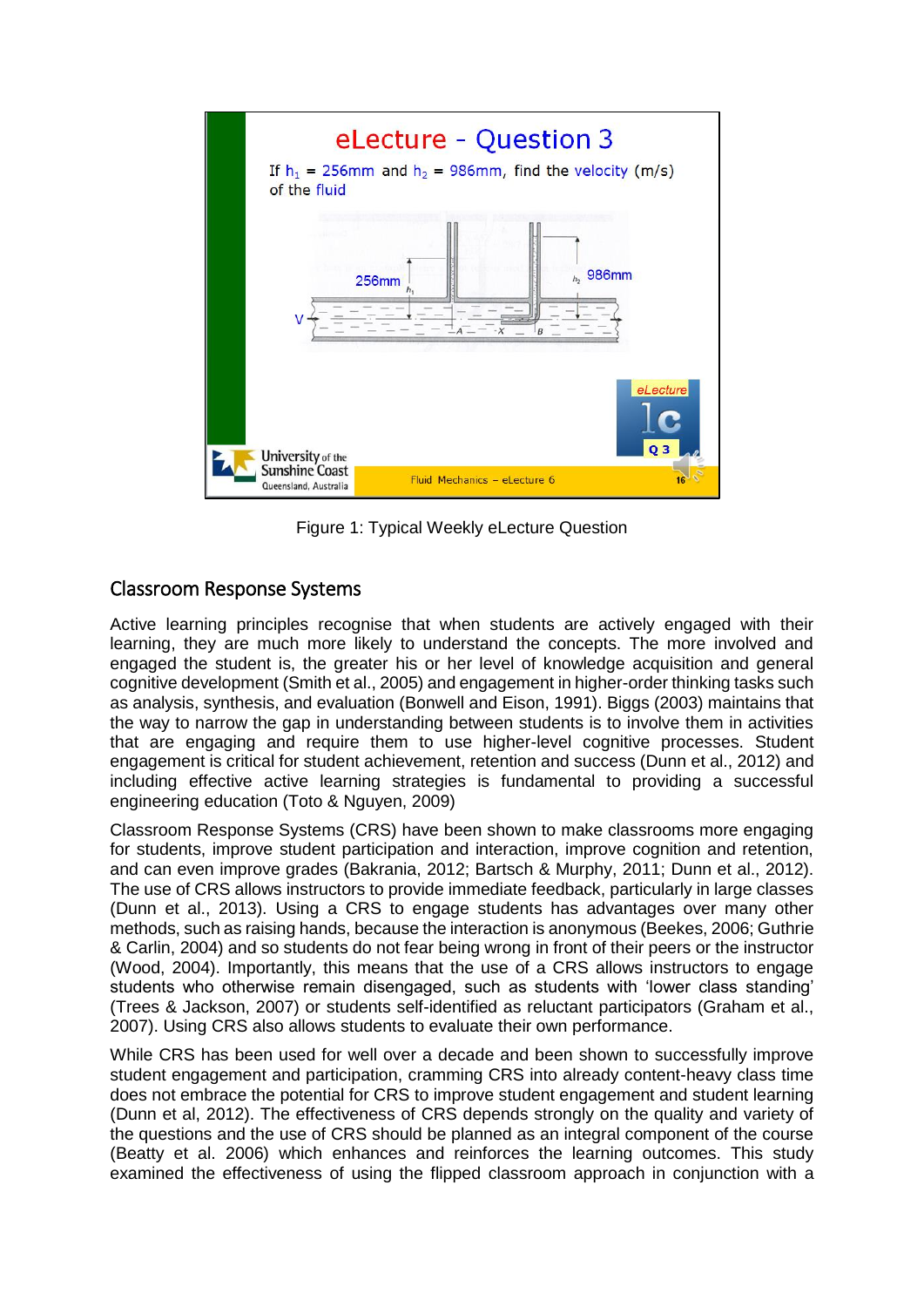state-of-the-art CRS over a three year period to improve student engagement, motivation and cognition in a second year engineering Fluid Mechanics course.

# Approach

In the first cycle we investigated whether or not the flipped classroom model could improve the motivation and learning outcomes for a group of second year engineering Fluid Mechanics course (n=66). Our data revealed that while students' perception of the effectiveness of using the new teaching format was overwhelmingly positive and students said their motivation had improved, their scores for tasks submitted via a classroom response system (Top Hat [https://tophat.com/\)](https://tophat.com/), did not match the levels we had expected. It appeared that the increased levels of student engagement did not cause any significant change in overall results (Figure 2).



*FL=Fail (0-50%); PS=Pass (50-65%); CR=Credit (65-75%); DN=Dist. (75-85%); HD=High Dist. (85-100%)*

Figure 2: Comparison of Student Final Grades for years 2012 and 2013

There were a number of reasons why this might be the case, including the correct use of the technology, so a second cycle of research was carried out with the purpose of determining if a subsequent cohort of students (n=62) would also be motivated by the flipped classroom, and if changes to our approach and the correct use of a CRS we had trialled in 2014 (Learning Catalytics - [https://learningcatalytics.com/\)](https://learningcatalytics.com/) could also improve their learning outcomes (as demonstrated by better scores).

In order to measure the impact and value of the eLectures in 2014, and to improve the accuracy of the data collection and statistical analysis of students' learning behaviour while working through eLectures, they were recorded and accessed through Mediasite [\(http://www.sonicfoundry.com/mediasite/\)](http://www.sonicfoundry.com/mediasite/). Using Mediasite allowed precise tracking of each student's viewing activity for each eLecture throughout the course. The collected data could be presented using a variety of interactive graphs, intensity maps or playback statistics. Figure 3 shows some of the analytical tools available through Mediasite.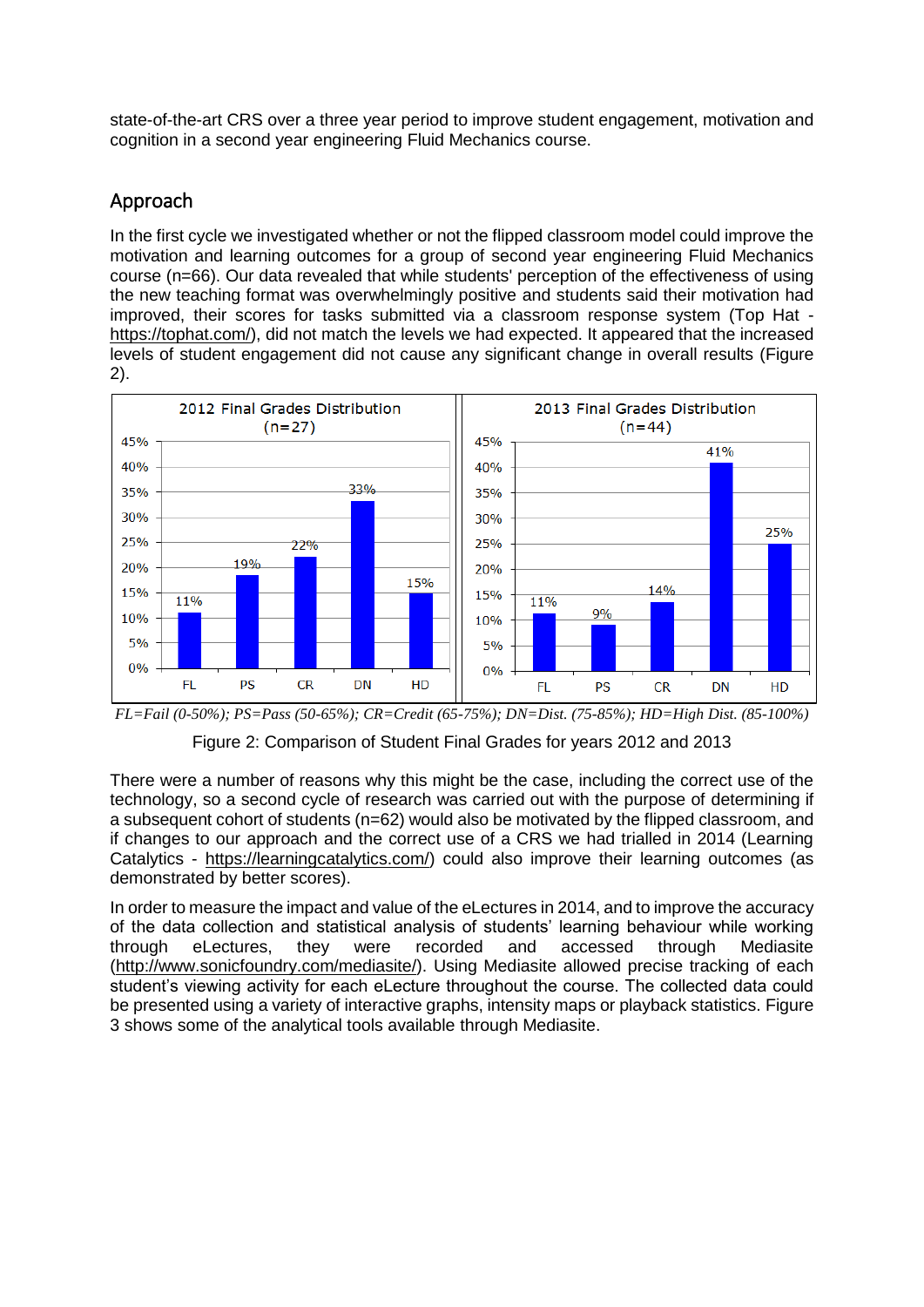

*a) Activity Heatmap; b) User Record; c) Activity Timeline; d) Browser Use; e) User Summary*

Figure 3: Various Statistical Analysis Presentation Tools Available Through Mediasite

In the third cycle we used learning analytics to investigate how effective the flipped classroom approach was in producing desired student learning outcomes. The study analysed data collected by Mediasite (through the University's LMS) to determine whether there was any correlation between the total amount of time students spent on the weekly eLectures and their results for three of the summative course assessment tasks. The three assessment tasks used in the study to measure student performance were the correctness of their answers to the weekly eLectures and Workshop CRS questions (30% of final grade), and their results in the final exam (40% of final grade).

The data collected through Mediasite were analysed using both linear regression and Pearson product-moment correlation coefficient (PCC) techniques. Although PCC analysis is generally the more widely used way of measuring the degree of linear dependence between two variables, linear regression plots were used here to present the data comparisons in a way that is easier to visualise.

In order to evaluate whether the total amount of time spent on the eLecture materials affected student performance in the final exam, these variables were compared. It was hypothesised that the more time students spent studying the weekly eLecture material, the better their performance would be on their final exams. Unfortunately, Figure 4 shows a poor correlation  $(R^2 = 0.0617, PCC = 0.2623)$  between the total time (up to Week 13) students spent studying the eLecture material and the correctness of their final exam questions. These results were unexpected and potentially disappointing with respect to the efficacy of flipped learning. However, further research is needed to investigate this in more detail.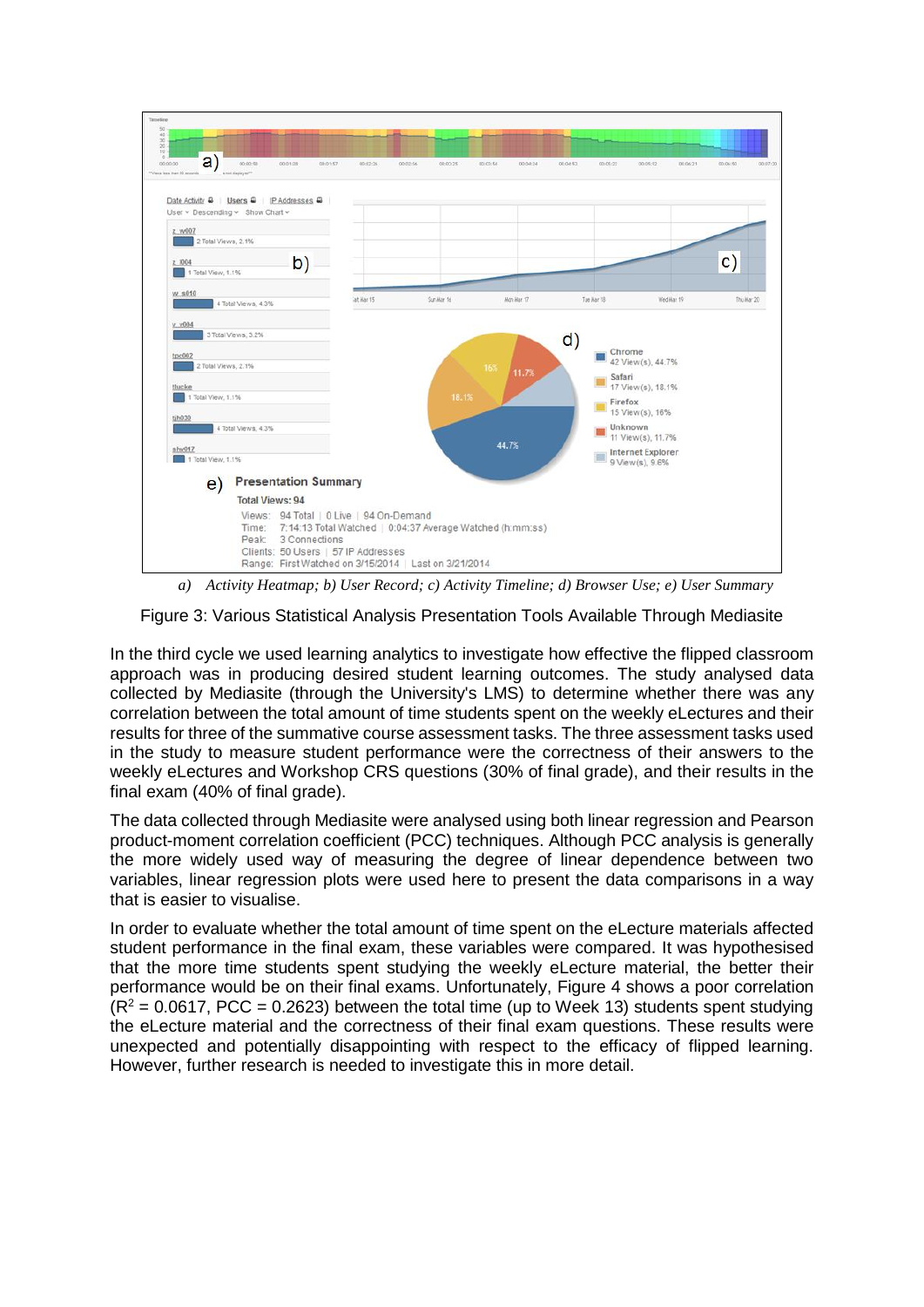



Student feedback on the new flipped classroom teaching method was solicited at various times throughout the semester for evaluation purposes. Table 1 lists one of the CRS evaluation questions and the student responses for that question. Table 2 lists a small sample of student responses to one of the open-ended feedback questions asked in the end of semester student course evaluation survey.

| Question: Do you like or do you not like being able to<br>work through the eLecture material whenever it suits you? |     |
|---------------------------------------------------------------------------------------------------------------------|-----|
| I like it a lot!                                                                                                    | 78% |
| I like it a little!                                                                                                 | 20% |
| I dislike it a lot!                                                                                                 | 2%  |
| I dislike it a little!                                                                                              | 0%  |

Table 2: Student responses (n=64) to one CRS evaluation questions

Table 3: Sample of end of semester, open-ended student evaluation question responses

#### **Q3.1) Aspects which were done well and which should be continued**

I really enjoyed the LC part of the course. It enabled me to go ahead and review the lecture content more than once to help reinforce what was being taught. And each week's lectures gave a good foundation to the workshops where that knowledge could then be expanded upon.

LC was a great method of learning at your own pace at home. It also makes you learn the course content each week, and then by applying it the next day it cements the knowledge learnt.

Really enjoyed the eLectures and online assessments... They really helped me gain a full understanding of subject material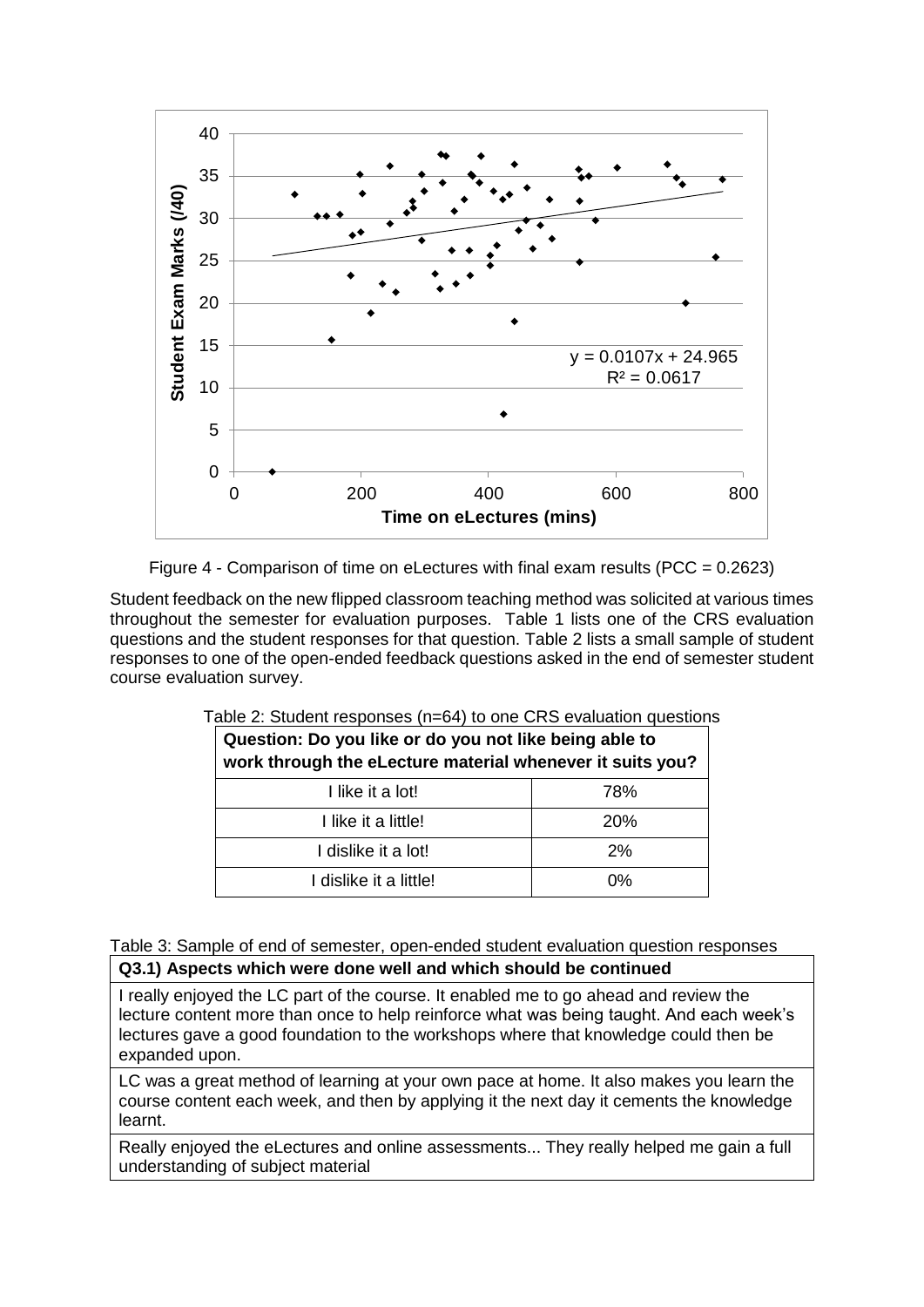The short online lectures (eLectures) each week were very beneficial and I found them to be much more useful then a standard lecture.

The way the course was delivered was excellent. I particularly liked the eLectures and subsequent question format, which I think really helped me understand fluid mechanics.

eLectures are very helpful and an excellent way of learning the material (It is not possible to pause or rewind an actual lecture).

The whole course outline was perfect. This is the way i would like all my subjects to be taught. No more boring lecture, finally a way that keeps my engaged and wanting to learn. Really enjoyed the working style wouldn't change a thing.

### **Discussion**

A previous study (Lucke, 2014) of an action research intervention, in which we introduced the flipped classroom approach to a second year fluid mechanics class, did not show conclusively that it was any more successful than using a traditional teaching approach. Although students spent time working through the weekly eLecture material, there was a relatively poor correlation between time spent on eLectures and their assessment grades. A second cycle of research (2015) was implemented to determine if the poor results may have been the result of students rushing through the eLecture material and accompanying questions so that they did not miss out on marks and come up to speed with the material before the lecture. In this second cycle we sought to assemble evidence to confirm this hypothesis and to determine if the flipped classroom can only be more effective than traditional teaching practices if students work through, learn and understand the pre-lecture material properly. The other part of our research question was to confirm the earlier finding from cycle one that indicated that students were overwhelmingly positive about the new format. In the post survey for the second and third cycles, the new cohorts reiterated the sentiment expressed in cycle one, namely that they enjoyed and embraced the new teaching and learning approach. The other aspect of this study was to determine if the correct use of a new CRS proved to be a useful tool to monitor and predict student performance and learning.

Generally, student feedback on the flipped learning method was overwhelmingly positive and Tables 1 and 2 clearly demonstrate how much students enjoyed the new teaching and learning approach. However, as discussed above, while it was evident that students successfully embraced and engaged with the flipped learning approach, this did not appear to translate into significant improvements in student cognition, or produce the deeper learning outcomes described by Marton & Säljö (1976). Although the final student grades for the following cohorts were slightly higher than previous years, there was no real evidence that this was directly due to the use of the flipped classroom approach. Students often worked together in groups (Figure 5) to solve questions and it was suggested that this probably increased the collective average student grades. New ways to measure the success of the flipped learning approach are being planned for future studies.

The benefits of our ongoing research project include the following: increased evidence for a pedagogical model that can raise motivation among Engineering students; increased motivation among lecturers who use eLectures as home work and spend their lecture time addressing problems that students have with content knowledge; providing just-in-time assistance to weaker students so that their studies become less frustrating and their understanding of the topic is deepened; the development of graduate attributes, such as communication skills and academic independence among students; and, graduates who are capable of adapting to the demands of rapidly changing industrial circumstances because they have learned to be problem solvers and innovators.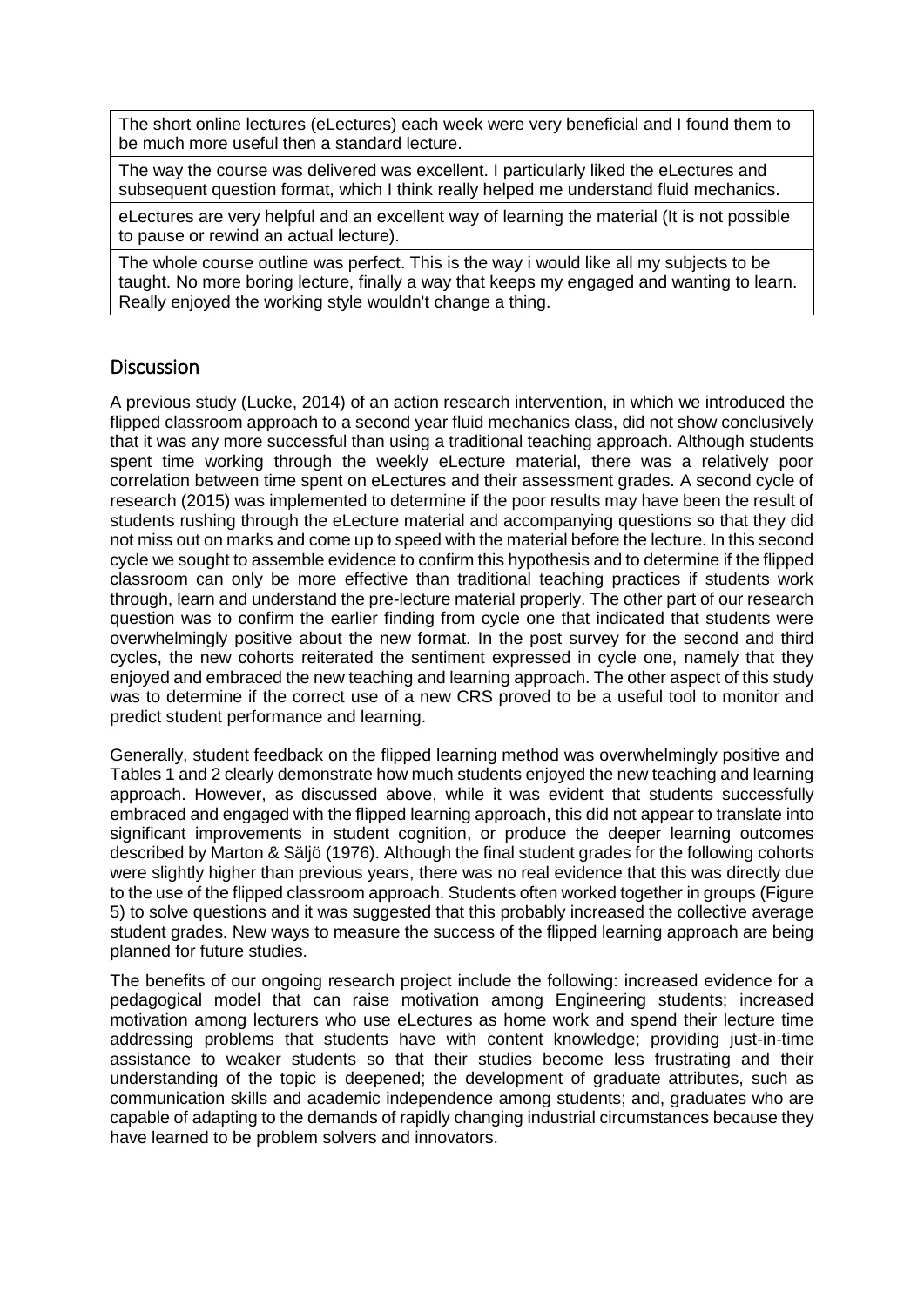

Figure 5: Students Teams Engaged with Workshop Activities

## Conclusion

This study used learning analytics to investigate whether the flipped classroom approach used in a second year fluid mechanics class was any more successful than using a traditional teaching approach. It was hypothesised that the more time students spent working through the weekly eLecture material, the better their responses would be to the weekly CRS questions. However, the study found a relatively poor correlation between these two variables and the correlations between eLecture time and final exam mark were equally low. The study found no real evidence to suggest that learning outcomes of the flipped classroom approach were any better than traditional quality teaching methods.

On the plus side, student feedback on the flipped classroom method was overwhelmingly positive and clearly demonstrated that students enjoyed and embraced the new teaching and learning approach. However, this did not appear to translate into significant improvements in student cognition or deeper learning.

Although the results of this initial study are generally inconclusive, and do not clearly either confirm or refute whether the Flipped Classroom approach was any more successful than traditional teaching approaches, the study has clearly demonstrated the intrinsic value of learning analytics as a tool to monitor and predict student performance and learning. While this initial study has produced some interesting and thought-provoking results, it must be recognised that these results must be viewed in their proper context. There can be many factors that influence performance and results from one student cohort to the next and these would have to be taken into account to enable more accurate conclusions.

The study is continuing and further refinement of the research methodology is currently being planned. It is hoped that the future changes will provide a clearer indication of the real benefits of flipped learning to students and enable a tangible evaluation, assessment and comparison of student learning outcomes.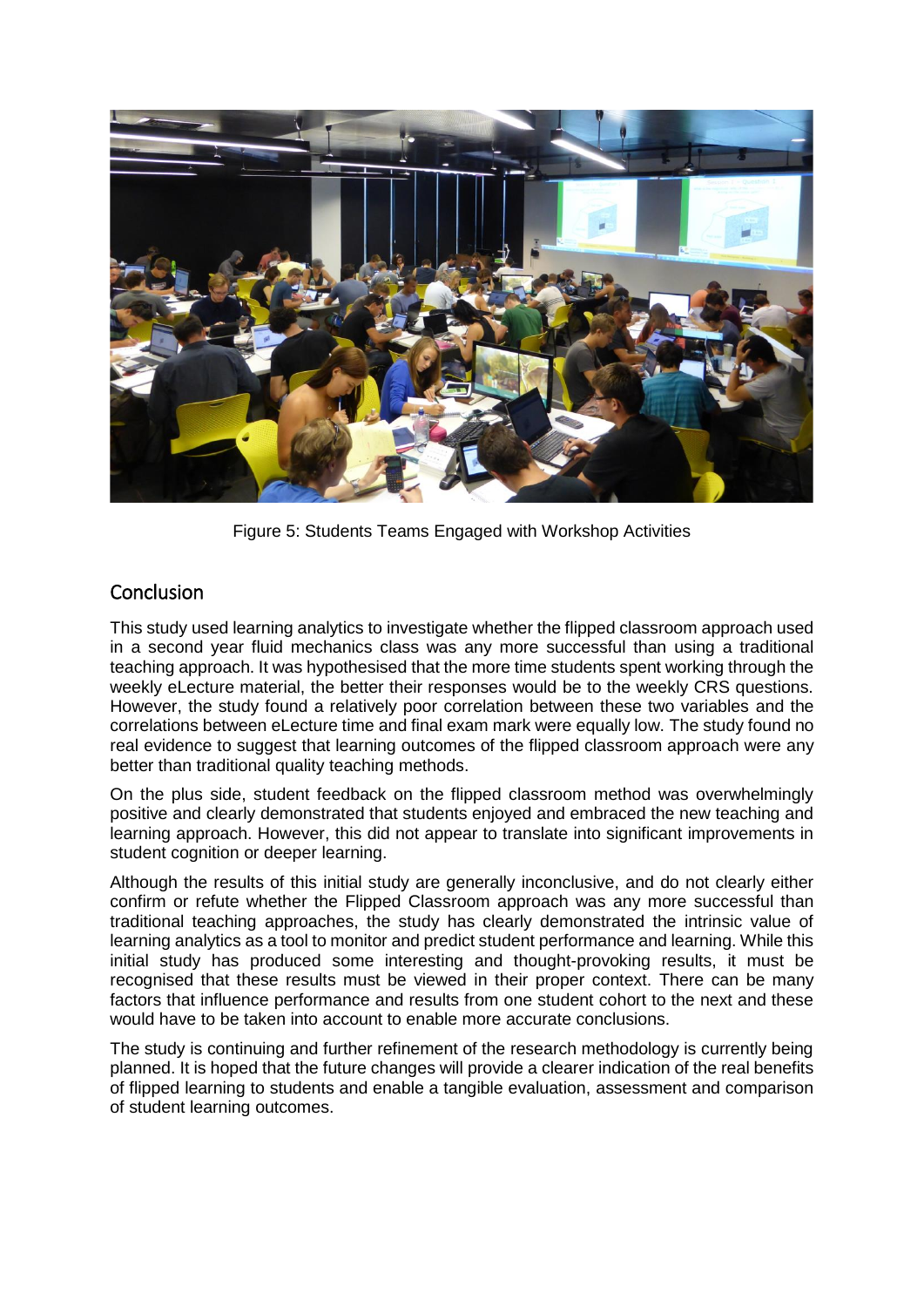### References

Bakrania, S (2012). A study on the influence of rich versus traditional classroom response system (CRS) questions on concept retention. 42nd ASEE/IEEE Frontiers in Education Conference, October 3-6, Seattle, Washington. pp. 629-634.

Bartsch, R. A., & Murphy, W., (2011). Examining the Effects of an Electronic Classroom Response System on Student Engagement and Performance. Journal of Educational Computing Research, 44 (2011) 25-33.

Beatty, I. D., Gerace, W. J., Leonard, W. J., & Dufresne, R. J. (2006). Designing effective questions for classroom response system teaching. American Journal of Physics, 74(1):31–39.

Beekes, W. (2006). The 'Millionaire' method for encouraging participation. Active Learning in Higher Education, 7, 25–36.

Biggs, J. (1999). *Teaching for Quality Learning at University* (pp. 165-203). Buckingham, UK: SRHE and Open University Press.

Biggs, J. (2003). Teaching for Quality Learning at University. 2nd ed. Buckingham: The Society for Research into Higher Education and Open University Press.

Bonwell, C.C., & Eison, J.A. (1991). Active Learning: Creating Excitement in the Classroom. Washington DC: ERIC Clearinghouse on Higher Education.

Dunn, P.K, Richardson, A., Oprescu, F. & McDonald, C. (2013). Mobile-phone-based classroom response systems: Students' perceptions of engagement and learning in a large undergraduate course, Int. J. Math. Educ. Science & Tech, 44(8), 1160-1174.

Dunn, P.K., Richardson, A., McDonald, C. & Oprescu, F. (2012). Instructor perceptions of using a mobile-phone-based free classroom response system in first-year statistics undergraduate courses. Int. J. Math. Educ. Science & Tech, 43:8, 1041-1056.

Estes, M., Ingram, R., & Liu, J. (2014). A Review of Flipped Classroom Research, Practice, and Technologies. *IHETLR*, Volume 4.

Graham, C.R. Tripp, T.R. Seawright, L. & Joeckel III, G.L. (2007). Empowering or compelling reluctant participators using audience response systems, Active Learn. Higher Educ. 8, 233–258.

Guthrie R. & Carlin, A. (2004). Waking the dead: Using interactive technology to engage passive listeners in the classroom, 10th Americas Conference on Information Systems, New York.

Lucke, T. (2014). *Using Learning Analytics to Evaluate the Effectiveness of the Flipped Classroom Approach.* 25th Annual AAEE Conference, Wellington, NZ.

Marton, F. & Säljö, R. (1976). On qualitative differences in learning. 1 – outcome and process. British Journal of Educational Psychology, 46, 4–11.

Marton, F., Hounsell, D. and Entwistle, N. (2005). *The Experience of Learning: Implications for teaching and studying in higher education*. 3rd (Internet) edition Edinburgh: University of Edinburgh, CTLA.

Smith, K.A., Johnson, D.W., Johnson, R.W., & Sheppard, S.D. (2005). Pedagogies of Engagement: Classroom-Based Practices. Journal of Engineering Education, 94(1), 1-15.

Toto, R. & Nguyen, H. (2009). Flipping the Work Design in an Industrial Engineering Course. 39th ASEE/IEEE Frontiers in Education Conference, October 18 - 21, 2009, San Antonio, TX.

Trees, A.R. & Jackson, M.H. (2007). The learning environment in clicker classrooms: Student processes of learning and involvement in large university-level courses using student response systems, Learn. Media Technol. 32, 21–40.

Tucker, B. (2012). The Flipped Classroom- Online instruction at home frees class time for learning, retrieved from: http://educationnext.org/files/ednext\_20121\_BTucker.pdf

Wood, W.B. (2004). Clickers: A teaching gimmick that works, Develop. Cell, 7, 796–798.